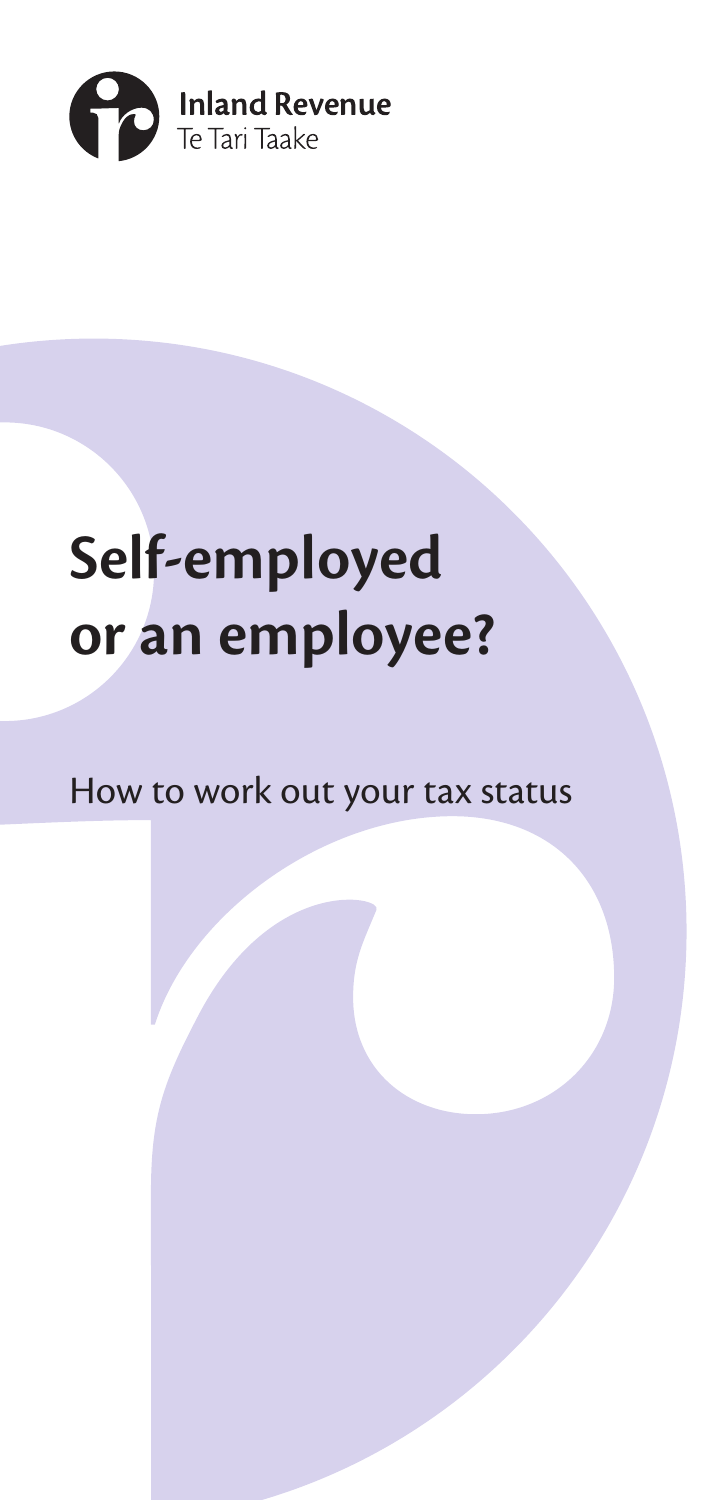### **Introduction**

It is important to know if you're employed or self-employed, because the tax and Accident Compensation laws treat the two groups differently. This leaflet will help you decide if you're employed or self-employed. It also explains the tax differences between the two.

There is no single test for deciding between them. You can decide whether you're employed or self-employed by looking at the work you do and the way you do it. The decision can't be made just because you or your employer call your job "employment" or "self-employment".

A contract with a person who pays you might describe you as an "independent contractor", or as "self-employed", or similar. This doesn't mean you will automatically be selfemployed. The working conditions set out in the contract (or agreed verbally) will determine your status, not the way you're described.

### **Guidelines**

Most of the time, deciding whether you're employed or self-employed will be easy. For example, if you're working for a company on a factory production line, doing a job set by your boss, you're employed. If you're in business for yourself, such as running your own dairy, you are self-employed.

If you have several jobs, you'll need to apply the guidelines to each job. Being employed or self-employed in one job does not automatically mean the same will apply to your other job(s). Consider the main conditions of each job that controls the way you work.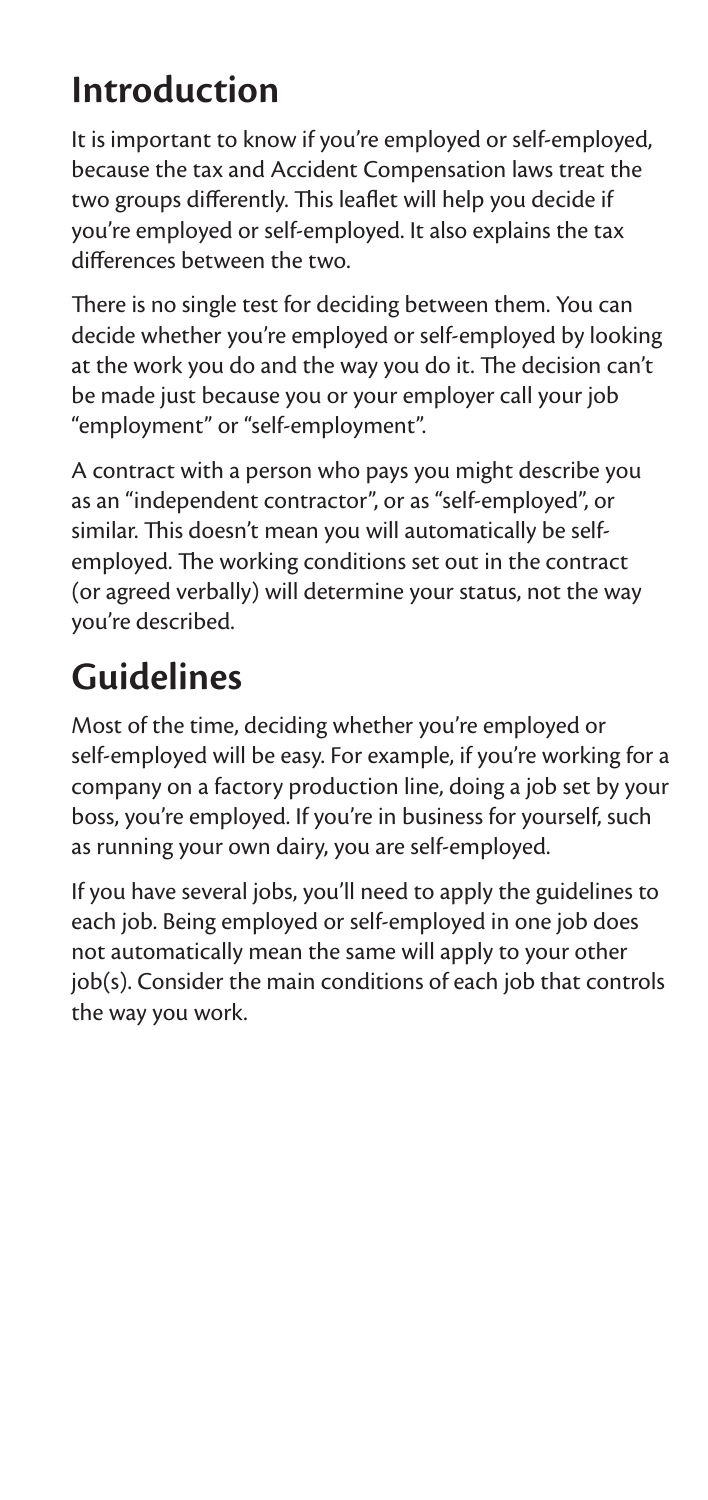## **Self-employment guidelines**

If you answer "yes" to most of these questions, it usually means you are **self-employed**.

- Do you decide or control how you do the work? For example:
	- when you take holidays
	- when, where and what hours you work
	- the standard or quality of work
	- how much you get paid and how.
- Do you invest or risk your own money in the activity in any way? For example:
	- Could you sell the business?
	- Do you support the business with your own money? For example, lending money, or providing working capital. (Excluding shares obtained from any employee share purchase plan).
	- Are you responsible for losses or your own mismanagement?
	- Are you responsible for management and investment decisions for the business?
- Do you provide the major assets or working equipment needed for your job, (not just small tools, work clothing and/or vehicle to get to and from work)?
- Do you provide or pay for your own training?
- Are you responsible for getting the work done?
	- Can you get other people to work with or for you, without needing to get permission from anyone else?
	- Do you pay these people from your own funds?
	- Are you free to do work for other people?
	- Do you advertise on your own account?
	- Do you arrange for someone else to do the job if you can't (for example, if you're sick)?
	- Does your work contract say you'll be penalised if you stopped work, or left without completing a project?
	- Do you have to correct unsatisfactory work in your own time and at your own expense?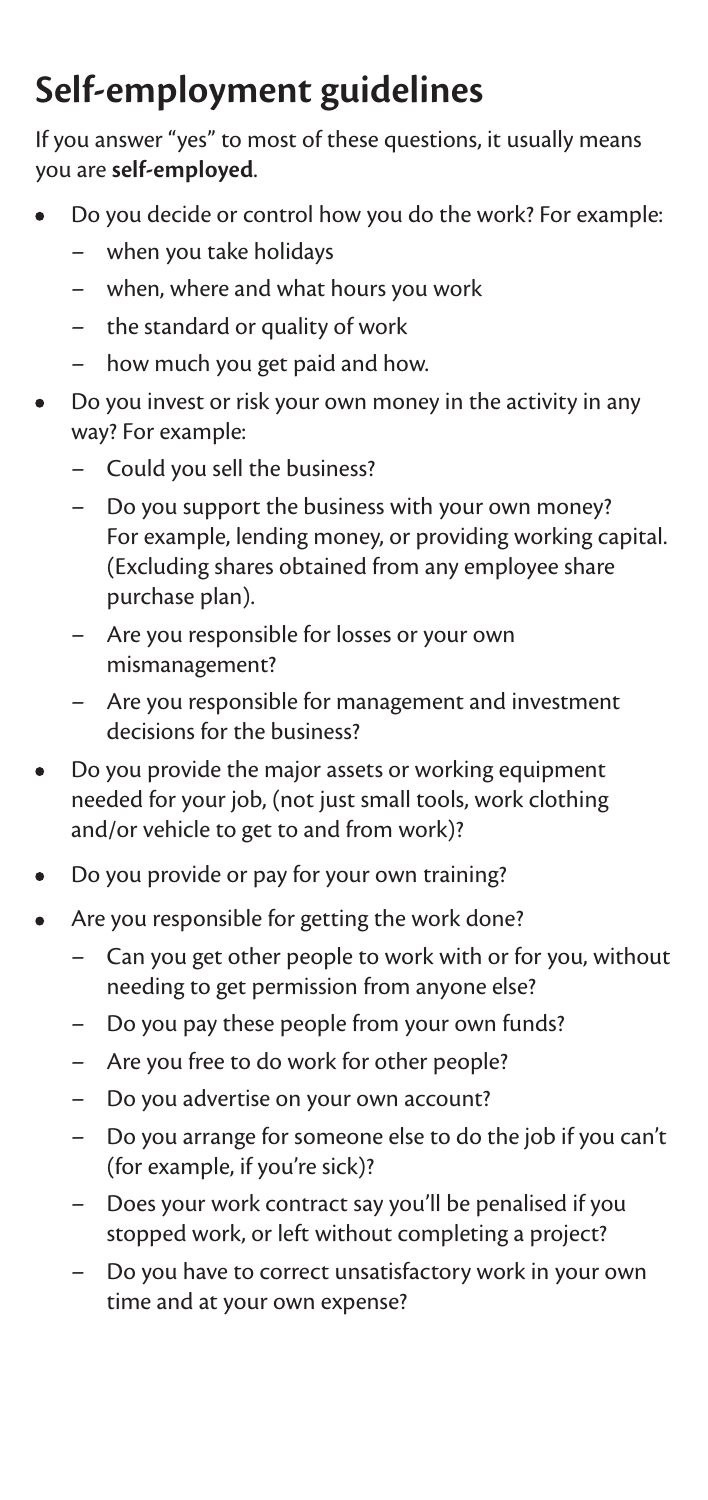### **Employee guidelines**

If you can answer "yes" to most of the following questions, you're probably an **employee**.

- Do you have to do the work yourself, rather than hiring someone else to do it for you?
- Can someone tell you at any time what to do on the job, or when and how to do it?
- Are you paid at a set rate (for example, hourly, weekly, monthly, or per unit of production)?
- Can you get overtime pay or penal rates? (Please note that even if you're paid by commission or on a piecework basis you may still be an employee, especially if there are other people at your job who work on the same basis.)
- Do you work set hours, or a given number of hours a week or month?
- Does someone else set the standards for the amount and quality of your sales or output?
- Do you work at the premises of the person you're working for, or somewhere that person decides?
- Are other people who do the same sort of job as you treated as employees?
- Are you under an employment contract (either individual or collective), or any law that says how your relationship with your "employer" should be run?
- Are you prevented from doing work for anyone else?
- Do you have to follow the rules or procedures of the person you're working for?

If you answered yes to most or all these questions, but PAYE is not being deducted from your pay, you'll need to contact us. We will help you sort things out with your employer, so your income is taxed correctly.

#### **Note**

The questions listed above are only guidelines, and your job might not fit completely into either set. If you're still unsure, phone us on 0800 227 774.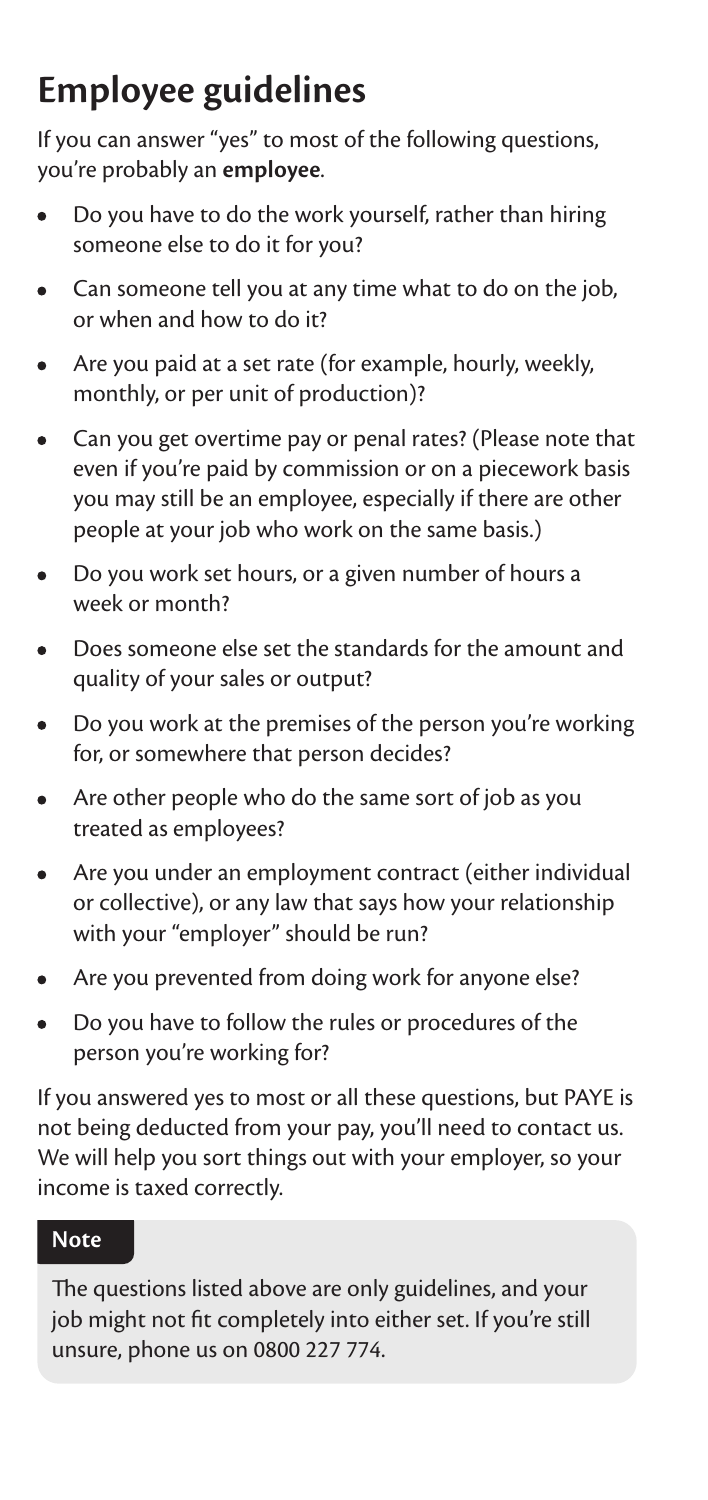### **Casual, short-term, temporary or part-time work**

If you have one or more part-time jobs, or work for several different people, you need to go through the questions for each of your jobs. Being self-employed in one job does not automatically mean you will be self-employed in your other jobs.

You can be employed and self-employed at the same time. For example, you could be employed as a part-time shop assistant and spend the rest of your time running a business from home.

If you work part-time or for a short period, you may have more freedom to choose your hours of work. But unless you can answer "yes" to the self-employed questions, you will normally still be an employee.

### **Tax for self-employed people**

If you're self-employed, you're responsible for your own tax. This means that you must:

- tell us, if you haven't already done so, that you're in business.
- complete an **Individual tax return IR3** each year, showing all your income and expenses, and complete your return.
- budget to make regular payments of provisional tax and end-of-year income tax. To assist with this the person paying you might agree to deduct tax from the payments they make to you.
- register for goods and services tax (GST) if your turnover was over \$60,000 in the last 12 months or will be over \$60,000 in the next 12-months.

If you meet the tests for being self-employed, tax may still have to be deducted from schedular payments you receive.

On the **Tax rate notification for contractors - IR330C** is a list of the occupations that are subject to tax, and the standard rate that will be deducted from each dollar you earn if you don't choose your own rate.

If the type of work you do is listed there, you can claim work-related expenses against your income from that job.